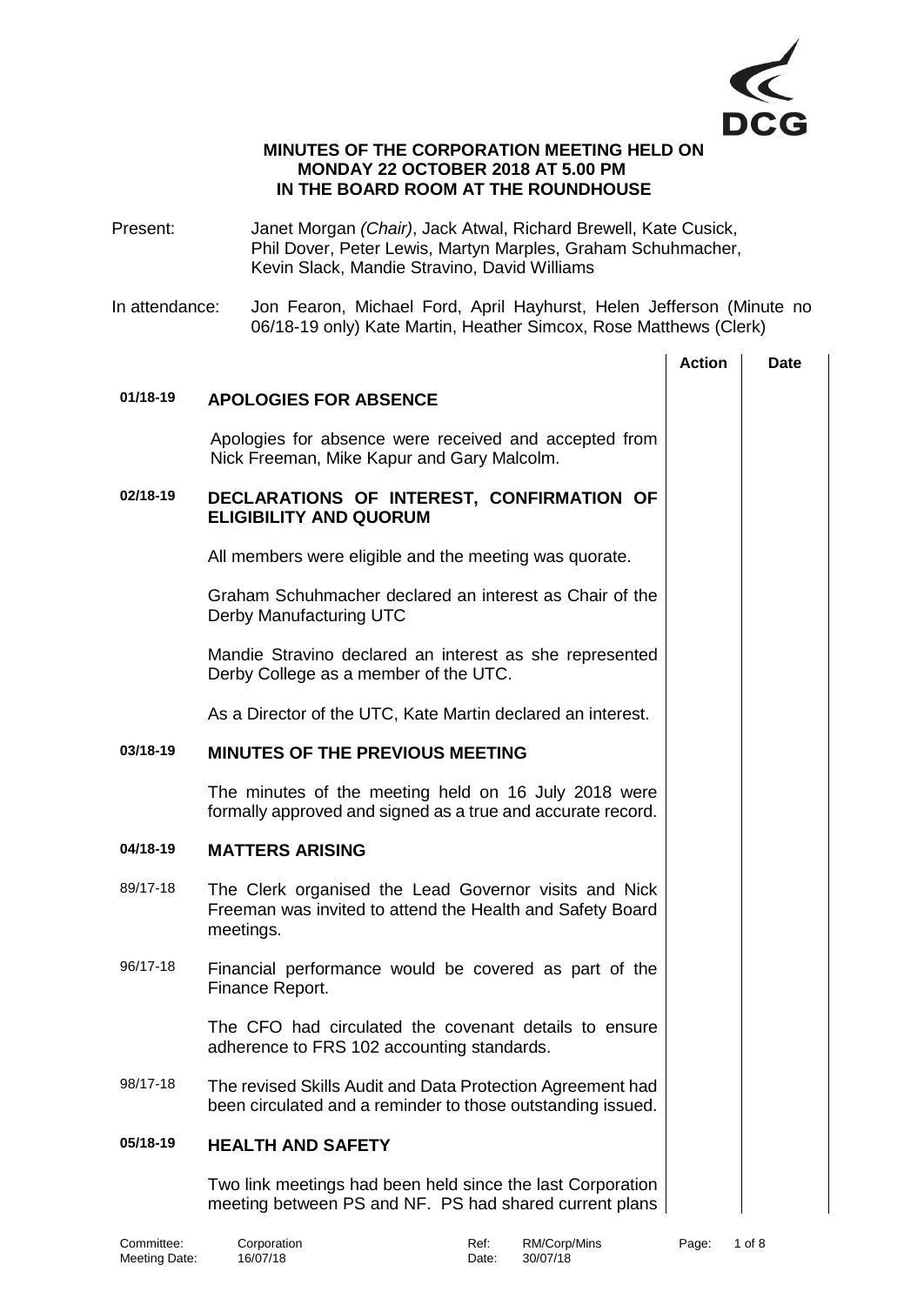

and future direction. NF had made some suggestions for raising the profile of Health and Safety, which included a regular agenda item at Corporation. NF was scheduled to attend the Health and Safety Board meetings.

#### **06/18-19 SAFEGUARDING ANNUAL REPORT**

The Director of Services for Students shared the Annual Safeguarding Report for 2017-18, which covered the policies and processes in place to ensure staff had the training and support mechanisms to respond to disclosures. The report provided Members with information around all disclosures received in 2017-18, including trends, which were broken down in a number of ways. It also included residential provision at Broomfield Hall and the Little Explorers Nursery.

Alongside this report, the Director of Services for Students presented a report on the updated Keeping Children Safe in Education Guidance. The report outlined governors' responsibilities and arrangements the Group had in place to evidence compliance.

The Board were reminded Jack Atwal, as Lead Governor for Safeguarding, attended the Designated Safeguarding Lead group on a bi-monthly basis.

The Director of Services for Students responded to questions and went on to share some planned actions for 2018-19.

The Director of Services for Students left the meeting.

# **07/18-19 OUTCOMES 2017-18 AND ENROLMENT 2019-20**

The Deputy CEO provided a summary report to update Members with key end of year outcomes from 2017-18 and enrolment information for 2018-19.

Overall achievement figures were shared for 16-18 and 19+. Both of which compared well against the provider average figures.

Outcomes for GCSE English in both age ranges performed well with early indications showing these were above provider group average. Outcomes for 19+ maths GCSE students had improved significantly and although figures for 16-18 maths students showed a decline on the previous year - indications were that the College would remain above provider average and the figures reflected a trend in secondary and the further education sector.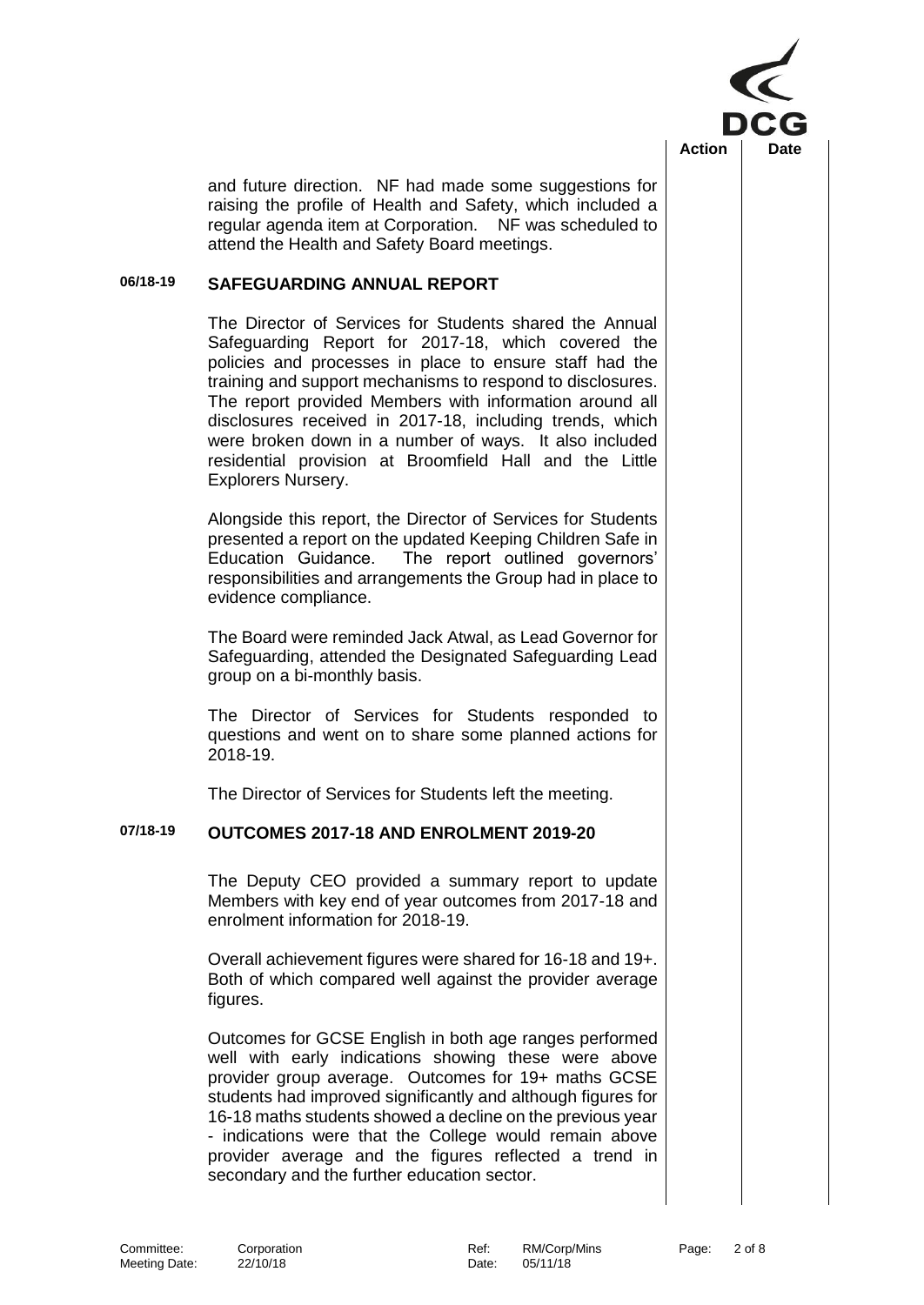

A Levels demonstrated an improved performance across most the key metrics.

Members commented on the teacher effectiveness score on the KPIs which was disproportionate against the improved outcomes. Work was still being carried out on the scorecards.

The Deputy CEO presented the headline figures for enrolment, 14-16 provision had sustained figures, HE had recruited above target. The College had recruited well against key programmes set against a demographic low for 2018 in the College's catchment area.

Members questioned where apprenticeships were covered and the Deputy Principal provided a brief overview with starts looking healthy, but showing a spiky profile throughout the year.

# **8/18-19 FINANCE REPORT, INCLUDING;**

- **Management Accounts – July 2018**
- **Tender for Electrical and Mechanical provision**

The CFO delivered his report to the Board.

The Management Accounts were based on data from the September return to the ESFA (R013) and resulted in a prudent outturn in some areas.

Apprenticeships had a record year in activity, the actual came in less than forecast, but was a £500K increase on 2016-17. The CFO outlined the reasons for the lower income in his report.

The CFO discussed the EBITDA calculation, with the EBITDA actual generating an ESFA Financial Health Score of 220, which is a "good" rating.

As the full financial targets set for 2017/18 had not been achieved, the College was not in a position to make any cost of living awards or increments and this was acknowledged.

The CFO sought approval of the Board to add CITB to the College's sub-contract providers with an initial value of up to £20K for 2018-19.

# **APPROVED: The Corporation approved the addition of CITB to the College's sub-contract providers.**

The D2N2 LEP had contracted with the College for the Technology Hub, providing investment for Engineering and Building Services. A grant was due to be received in October 2018 with a further figure in December 2018. The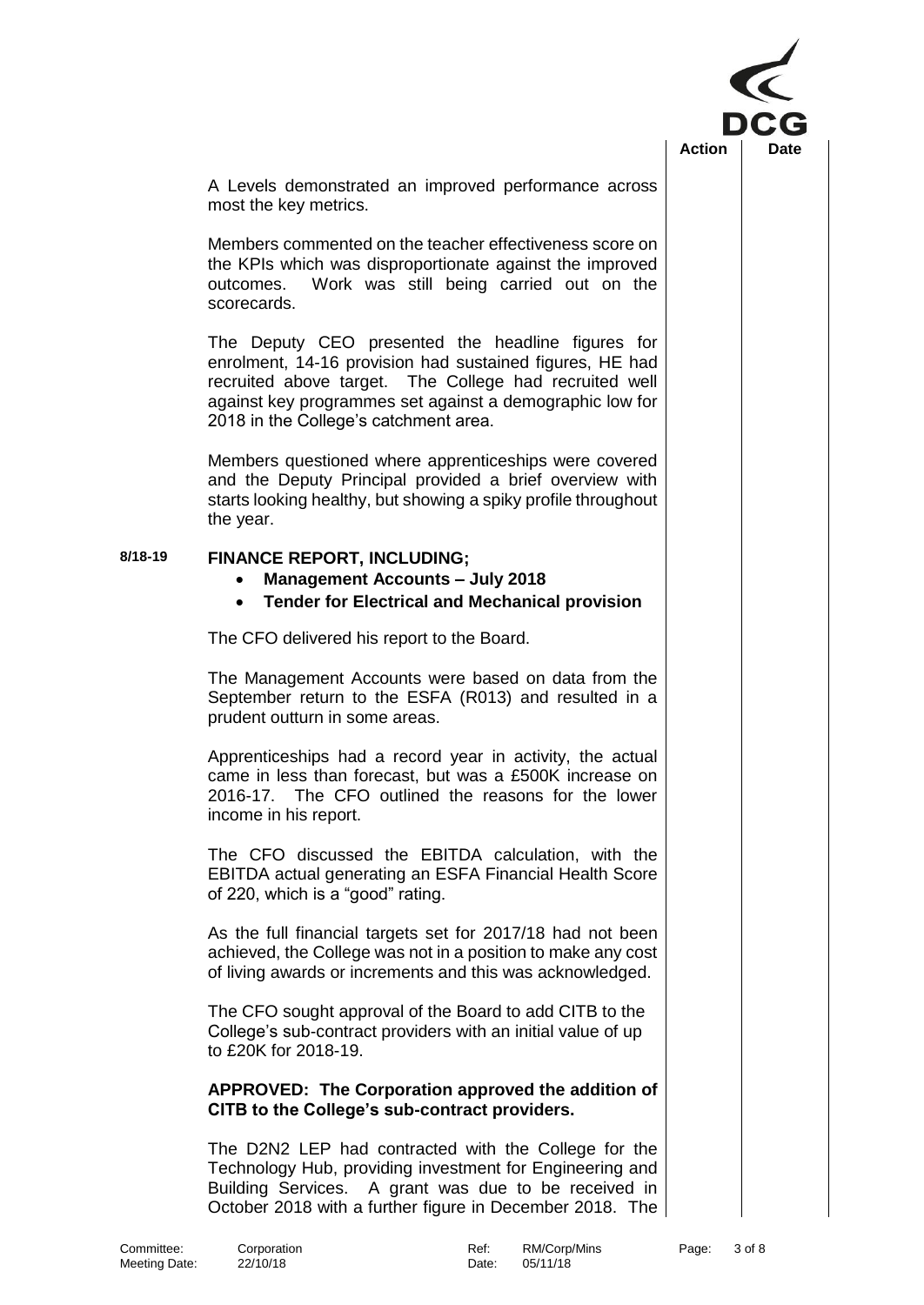

College would be providing a sum for match funding from revenue and capital expenditure from 2017-18 and 2018-19.

#### **APPROVED: The Corporation approved the addition of £1.3 m to the capital expenditure 2018-19 for the LGF3 funded technology hub.**

The Board questioned the CFO on a number of financial issues, which included the Lennartz position.

The CFO presented a report outlining the current Mechanical, Electrical and Public Health Engineering Services contract. A tender exercise had been undertaken with a recommendation to the Corporation to award the contract to Imtech Inviron Ltd.

**APPROVED: The Corporation approved the recommendation to award the Mechanical, Electrical and Public Health Engineering Services contract to Imtech Inviron Ltd.**

#### **9/18-19 REPORT FROM THE AUDIT COMMITTEE HELD ON 25 SEPTEMBER 2018**

The Chair of the Audit Committee presented his report following the meeting of 25 September 2018.

Internal Audit reports were presented on the Mock Funding Audit (ESFA) 19+ AEB and Apprenticeships, along with a follow up report on previous recommendations.

The Internal Auditors, ICCA, presented their annual report Annual Internal Audit Report for 2017-18 to the Committee. The report provided reasonable assurance the controls the College had in place were operating adequately and effectively.

The Internal Audit Plan and Strategy for 2018-19 was presented at the meeting and the Chair outlined the focus areas for the year with Health and Safety KPIs featuring on the risk report.

# **APPROVED: The Corporation approved the Internal Audit Plan and Strategy for 2018-19.**

The External Auditors, BDO provided a progress report on the External Audit and Financial Statements for 2017-18, which was progressing well.

In addition, the Committee received reports on risk, the pensions valuation and reviewed the Committee terms of reference with minor revisions made.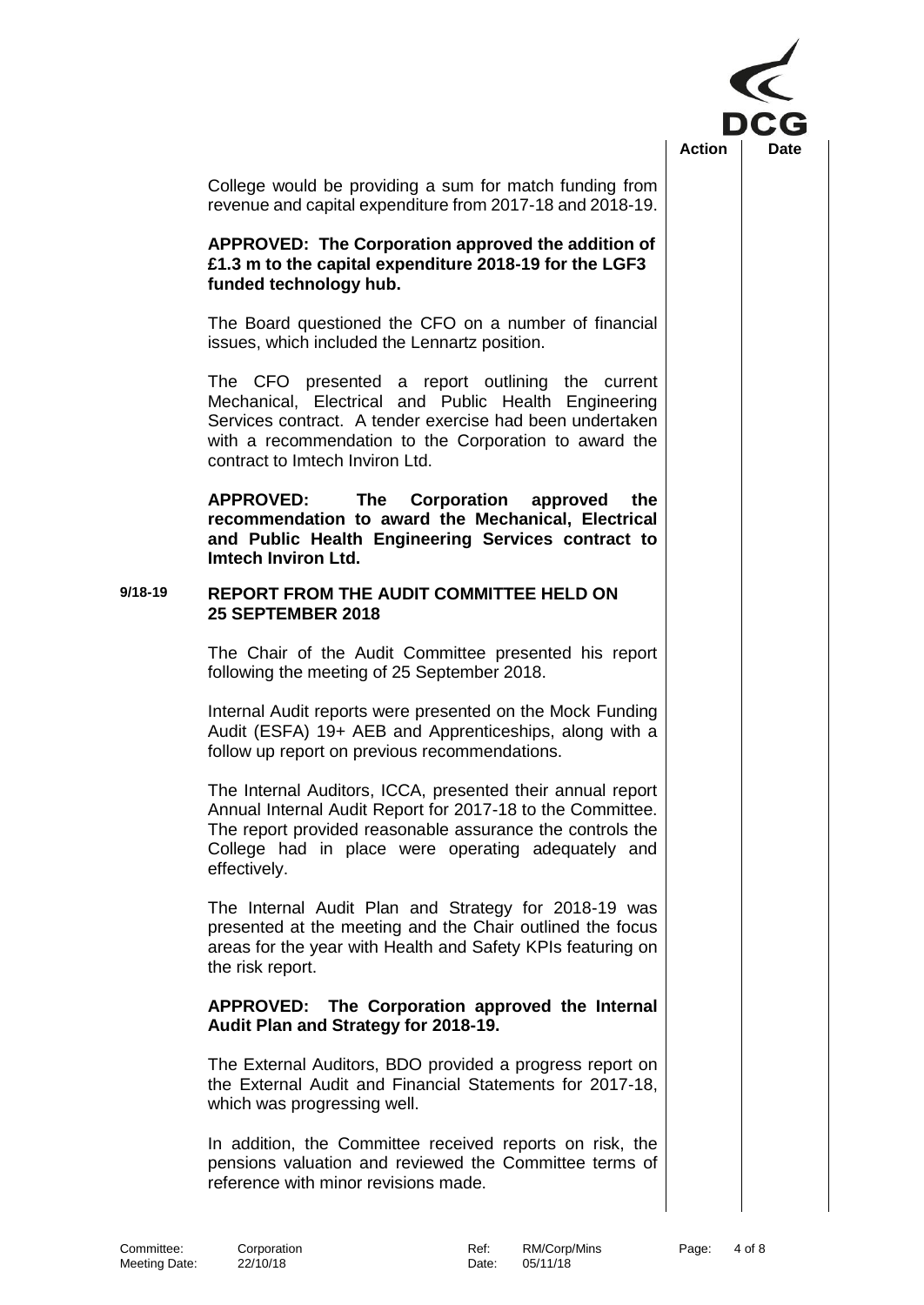

# **APPROVED: The Corporation approved the updated Audit Committee Terms of Reference.**

It was noted the Committee would receive a regular report on Data Protection highlighting key activities. The Committee Chair informed the Board of a data breach, which was reported to the ICO, but upon investigation required no further action.

### **10/18-19 REPORT FROM THE SEARCH AND GOVERNANCE COMMITTEE HELD ON 10 SEPTEMBER 2018**

Jack Atwal, who undertook the role of Chair at the Search and Governance Committee, provided a verbal report to the Committee following the meeting held on 10 September 2018.

An annual review of the Search and Governance Committee Terms of Reference had taken place, no changes were recommended with the exception of removing the reference to the Vice Chair.

# **APPROVED: The Corporation approved the revised Search and Governance Terms of Reference.**

The Committee reviewed annual attendance for 2017-18 and recommended to retain the 80% attendance target.

# **APPROVED: The Corporation approved the 80% attendance target.**

The Board Effectiveness Questionnaire was reviewed and feedback from Board members was considered, with the deadline for completion extended to mid-November.

The Clerk had contacted all Board members to confirm their wish to continue with their committee roles.

Phil Dover had been approached to extend his term of office for a further two years until 31 July 2021.

# **APPROVED: The Corporation approved that Phil Dover's term of office be extended for a further two years until 31 July 2021.**

Graham Schuhmacher had been approached to extend his term of office for a further two years until 31 July 2021.

#### **APPROVED: The Corporation approved that Graham Schuhmacher's term of office be extended for a further two years until 31 July 2021.**

Kevin Slack's term of office had exceeded the eight-year term recommended for all Corporation members. However,

Committee: Corporation Committee: Corporation Committee: 5 of 8<br>
Meeting Date: 22/10/18 Committee: Committee: 05/11/18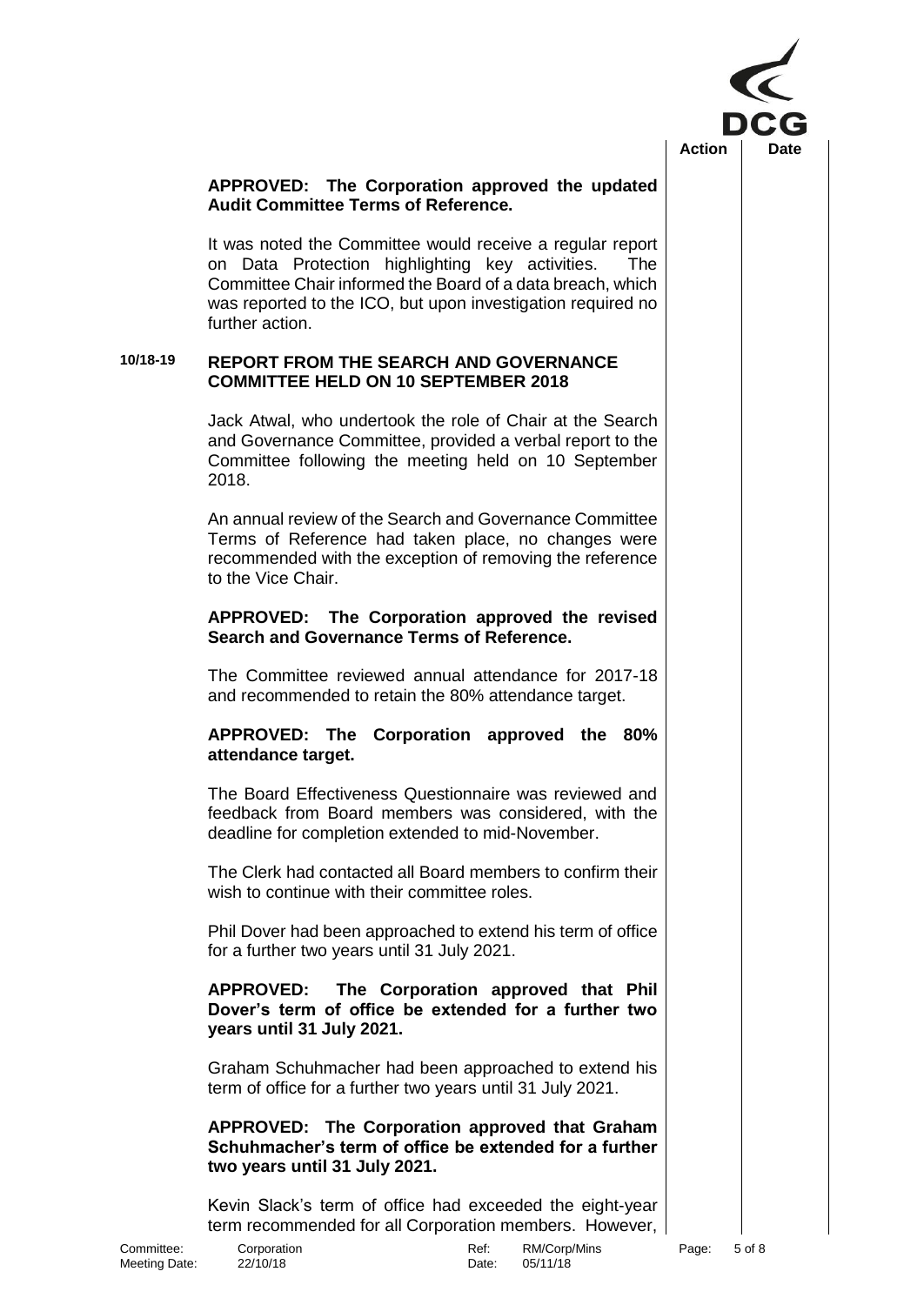

it was recommended to extend Kevin's term of office for a further two years to allow the opportunity for a successor to be identified.

#### **APPROVED: The Corporation approved that Kevin Slack's term of office be extended for a further two years to 31 July 2021.**

An annual review of skills had been undertaken with no gaps identified at present. There was one independent female member of the Board, no member aged 18-24 with the exception of the student governor and no members selfcertified as having a disability. No other backgrounds except Asian, Asian British – Indian and White British were declared. The Committee would consider this as part of future recruitment.

Additional link governors had been introduced for Adult and Community, LLDD/High Needs and Employability.

An updated Code of Conduct for Member was recommended for approval.

# **APPROVED: The Corporation approved the updated Code of Conduct for Corporation Members.**

Updated Standing Orders were recommended for approval.

# **APPROVED: The Corporation approved the updated Standing Orders.**

The Acting Chair advised the proposed AoC Senior Staff Remuneration Code was out to consultation. The Clerk would consult with the Remuneration Committee members and collate a response to the consultation. Clerk | Nov '18

# **11/18-19 AGREE LINK GOVERNORS FOR 2018-19**

The Corporation agreed the Link Governors for 2018-19.

David Williams also informed the Corporation of an Education Standards Sub-Committee he was championing as a trial at Broomfield.

# **12/18-19 NOTE CHAIR AND MEMBERSHIP OF THE AUDIT COMMITTEE**

The Audit Committee as an independent Committee appoints its own Chair. The Committee appointed Kevin Slack as Chair for the year.

**APPROVED: The membership was confirmed as Kevin Slack, Mike Kapur, Peter Lewis, Martyn Marples. Rosslyn Green had been co-opted to the Committee.**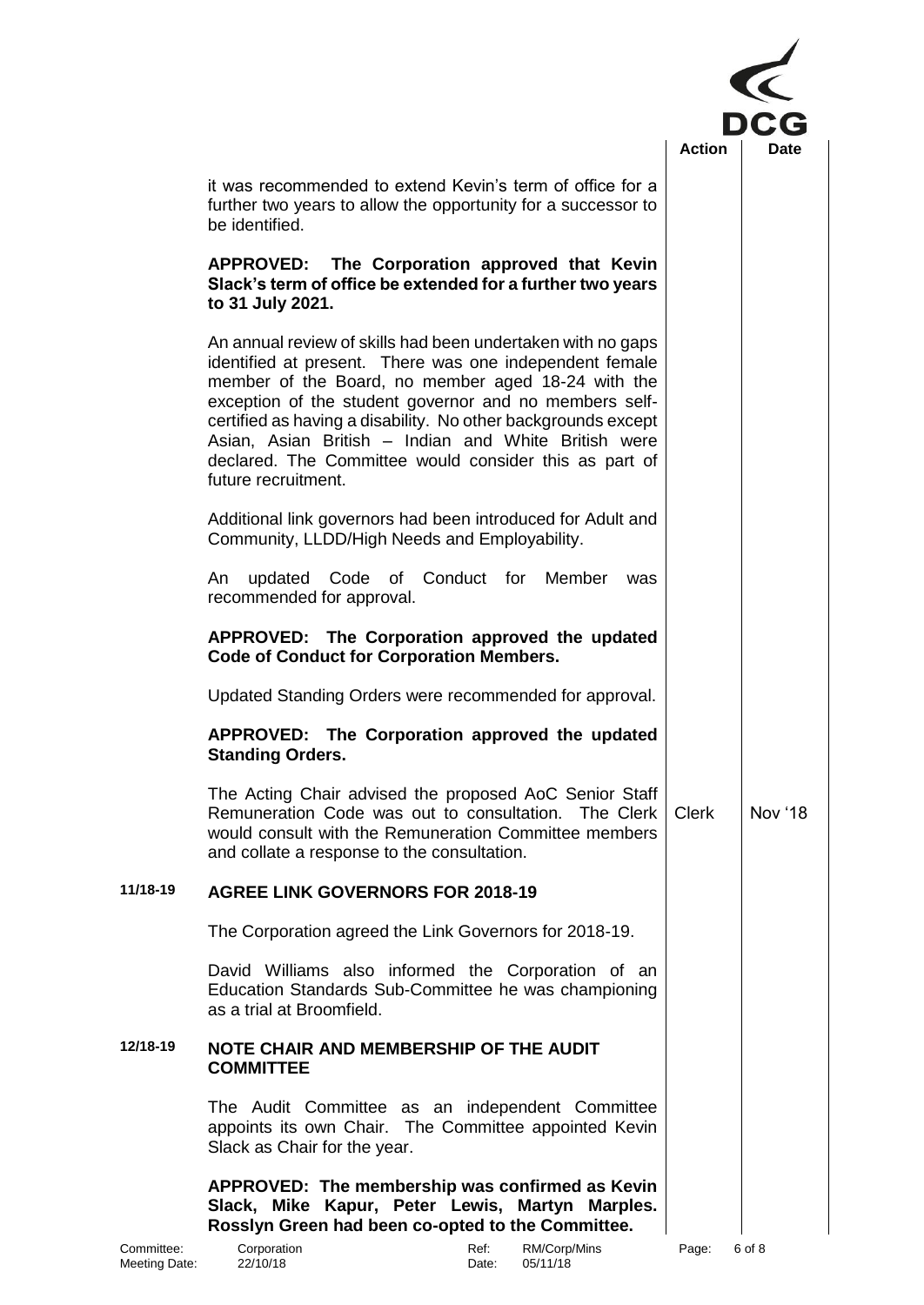

### **13/18-19 AGREE CHAIR AND MEMBERSHIP OF THE STANDARDS COMMITTEE**

**APPROVED: The Chair of Standards Committee was agreed as Phil Dover.** 

**APPROVED: Committee membership consisted of Phil Dover, Jack Atwal, Kate Cusick, Gary Malcolm, Janet Morgan, Graham Schuhmacher.**

#### **14/18-19 AGREE CHAIR AND MEMBERSHIP OF SEARCH AND GOVERNANCE COMMITTEE**

**APPROVED: The Chair of Search and Governance Committee was agreed as David Williams. The membership for the year was David Williams, Jack Atwal, Janet Morgan, Mandie Stravino.**

#### **15/18-19 AGREE CHAIR AND MEMBERSHIP OF THE REMUNERATION COMMITTEE**

The Committee were asked to consider a Chair for the Remuneration Committee. The Clerk reminded Members, this should not be the Chair of Corporation.

**APPROVED: The Committee appointed David Williams as Chair with membership consisting of David Williams, Jack Atwal, Phil Dover, Janet Morgan, Kevin Slack.**

# **16/18-19 STRATEGIC RISK MONITORING**

The Deputy CEO summarised the Strategic Risk Monitoring report which detailed the high priority risks identified in the Corporate Risk Register and gave a summary of current litigation action being taken against the Group.

**RECEIVED: The Corporation received the Strategic Risk Report and Risk Register***.*

# **17/18-19 PROPERTY REPORT**

The Deputy CEO presented the Property Report which provided Members with an update in relation to the College's leased properties.

**RECEIVED: The Corporation received the Property Report and noted its contents***.*

#### **18/18-19 POLICIES**

The Standards Committee recommended the following policies for approval by the Corporation: